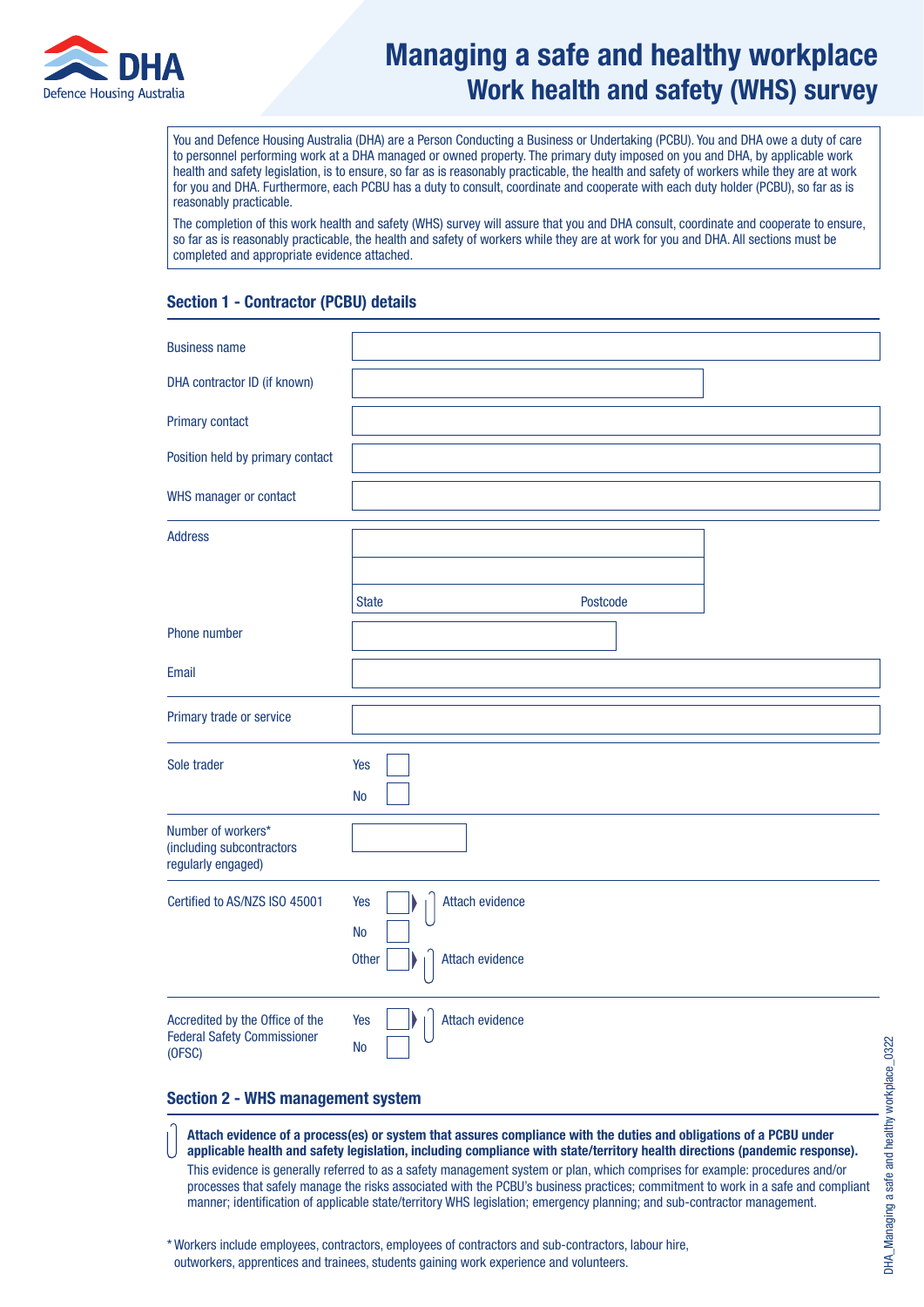#### Section 3 - Risk management

Attach evidence of how you, as a PCBU, ensure the health and safety of a worker by:

- eliminating risks to health and safety, so far as is reasonably practicable; and
	- if it is not reasonably practicable to eliminate risks to health and safety, to minimise those risks so far as is reasonably practicable.

An example of such evidence would include a risk management process or plan, hazard identification and reporting, job safety analysis, safe work method statements, safe operating procedures, etc.

#### Section 4 - High risk work

| <b>Identify and attach Safe</b><br><b>Work Methods Statements</b><br>(SWMS) for high risk work<br>that you, as a PCBU, may<br>undertake in completing<br><b>DHA</b> contracted work.                                                               | Risk of a fall 2 metres or more<br>Involves the risk of drowning<br>On or adjacent to roadways<br>In or near a confined space<br>Disturbance of asbestos<br><b>Other</b> | On or involving powered mobile plant<br>Excavations deeper than 1.5 metres<br>Temporary support of structure<br>Energised services such as electrical, gas, refrigerant<br>No high risk activities are carried out |  |
|----------------------------------------------------------------------------------------------------------------------------------------------------------------------------------------------------------------------------------------------------|--------------------------------------------------------------------------------------------------------------------------------------------------------------------------|--------------------------------------------------------------------------------------------------------------------------------------------------------------------------------------------------------------------|--|
| <b>Section 5 - Licenses</b>                                                                                                                                                                                                                        |                                                                                                                                                                          |                                                                                                                                                                                                                    |  |
| 5.1 Attach copies of high<br>risk work licenses<br>required to complete<br><b>DHA</b> contracted work<br>in compliance with<br>applicable work health<br>and safety legislation<br>or a training register<br>that records applicable<br>licensing. | License(s) attached<br>No license(s) required                                                                                                                            |                                                                                                                                                                                                                    |  |
| 5.2 Attach copies of<br>other trade licenses<br>required to complete<br><b>DHA</b> contracted work<br>in compliance with<br>applicable work health<br>and safety legislation<br>or a training register<br>that records applicable<br>licensing.    | License(s) attached<br>No license(s) required                                                                                                                            |                                                                                                                                                                                                                    |  |

#### Section 6 - Induction and WHS training

It is a requirement that all your workers who complete work on behalf of DHA are appropriately inducted and trained for the work activity, role or site. DHA's current WHS induction module will provide you with guidance on your WHS obligations as a PCBU and the generic hazards and risks associated with a DHA workplace. This information will help you develop and implement your WHS induction, training and risk management processes to suit your DHA workplace.

Attach evidence of your PCBU's WHS induction and WHS related training undertaken by your workers\*

Examples of such training may include induction and training registers, schedules, matrixes, logs and/or certificates.

<sup>\*</sup> Workers include employees, contractors, employees of contractors and sub-contractors, labour hire, outworkers, apprentices and trainees, students gaining work experience and volunteers.